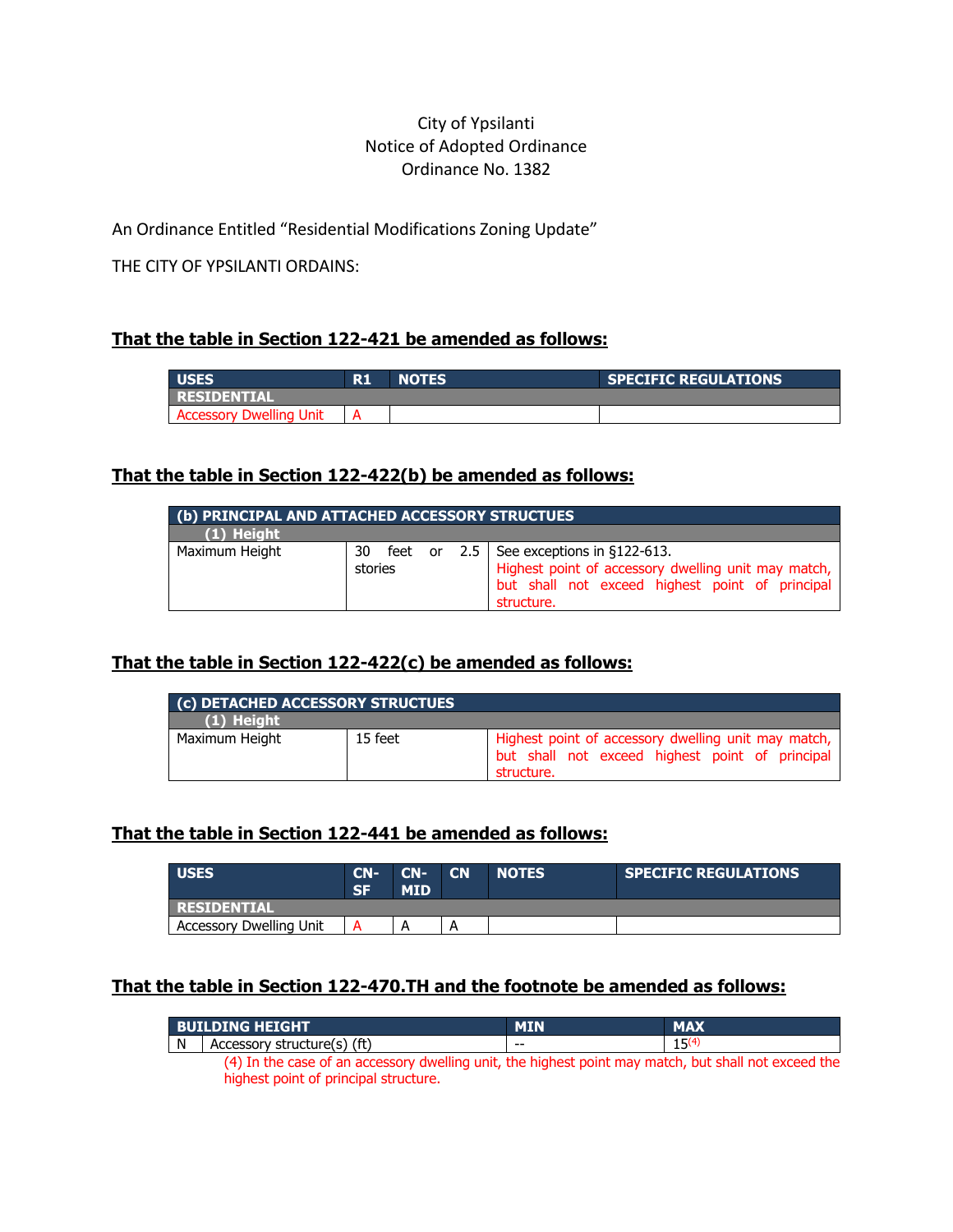### **That the table in Section 122-471.AH and the footnote be amended as follows:**

|    | l Building Height                                                                                    | <b>MIN</b> | <b>MAX</b> |  |  |
|----|------------------------------------------------------------------------------------------------------|------------|------------|--|--|
| N. | Accessory structure(s) (ft)                                                                          | $- -$      | $15^{(4)}$ |  |  |
|    | (4) In the case of an accessory dwelling unit, the highest point may match, but shall not exceed the |            |            |  |  |

highest point of principal structure.

#### **That the table in Section 122-472.CA and the footnote be amended as follows:**

| <b>BUILDING HEIGHT</b>                                                                                                                        | <b>MIN</b> | <b>MAX</b> |
|-----------------------------------------------------------------------------------------------------------------------------------------------|------------|------------|
| Accessory structure(s) (ft)                                                                                                                   | --         | 15(2)      |
| (2) In the case of an accessory dwelling unit, the highest point may match, but shall not exceed the<br>highest point of principal structure. |            |            |

#### **That the table in Section 122-473.AB and the footnote be amended as follows:**

|   | <b>BUILDING HEIGHT</b>                                                                               | <b>MIN</b> | <b>MAX</b> |
|---|------------------------------------------------------------------------------------------------------|------------|------------|
| N | Accessory structure(s) (ft)                                                                          | $- -$      | 1(3)       |
|   | (3) In the case of an accessory dwelling unit, the highest point may match, but shall not exceed the |            |            |

highest point of principal structure.

### **That the table in Section 122-474.CS and the footnote be amended as follows:**

|              | <b>BUILDING HEIGHT.</b>                                                                              | <b>MIN</b> | <b>MAX</b>  |
|--------------|------------------------------------------------------------------------------------------------------|------------|-------------|
| $\mathsf{N}$ | Accessory structure(s) (ft)                                                                          | $- -$      | $1\sqrt{2}$ |
|              | (2) In the case of an accessory dwelling unit, the highest point may match, but shall not exceed the |            |             |

highest point of principal structure.

# **That the table in Section 122-422(a) be amended as follows:**

| (a) OVERALL SITE REGULATIONS |                           |  |
|------------------------------|---------------------------|--|
| (3) Minimum Lot Width        |                           |  |
| Lot width                    | <del>45 ft. 3</del> 0 ft. |  |

### **That the table in Section 122-422(b) be amended as follows:**

| (b) PRINCIPAL AND ATTACHED ACCESSORY STRUCTUES |                                     |  |
|------------------------------------------------|-------------------------------------|--|
| (2) Residential Uses                           |                                     |  |
| Lot size, minimum                              | 5,000 square feet 3,000 square feet |  |

#### **That the table in Section 122-468.HS be amended as follows:**

| <b>LOT REQUIREMENTS</b> |  |  |
|-------------------------|--|--|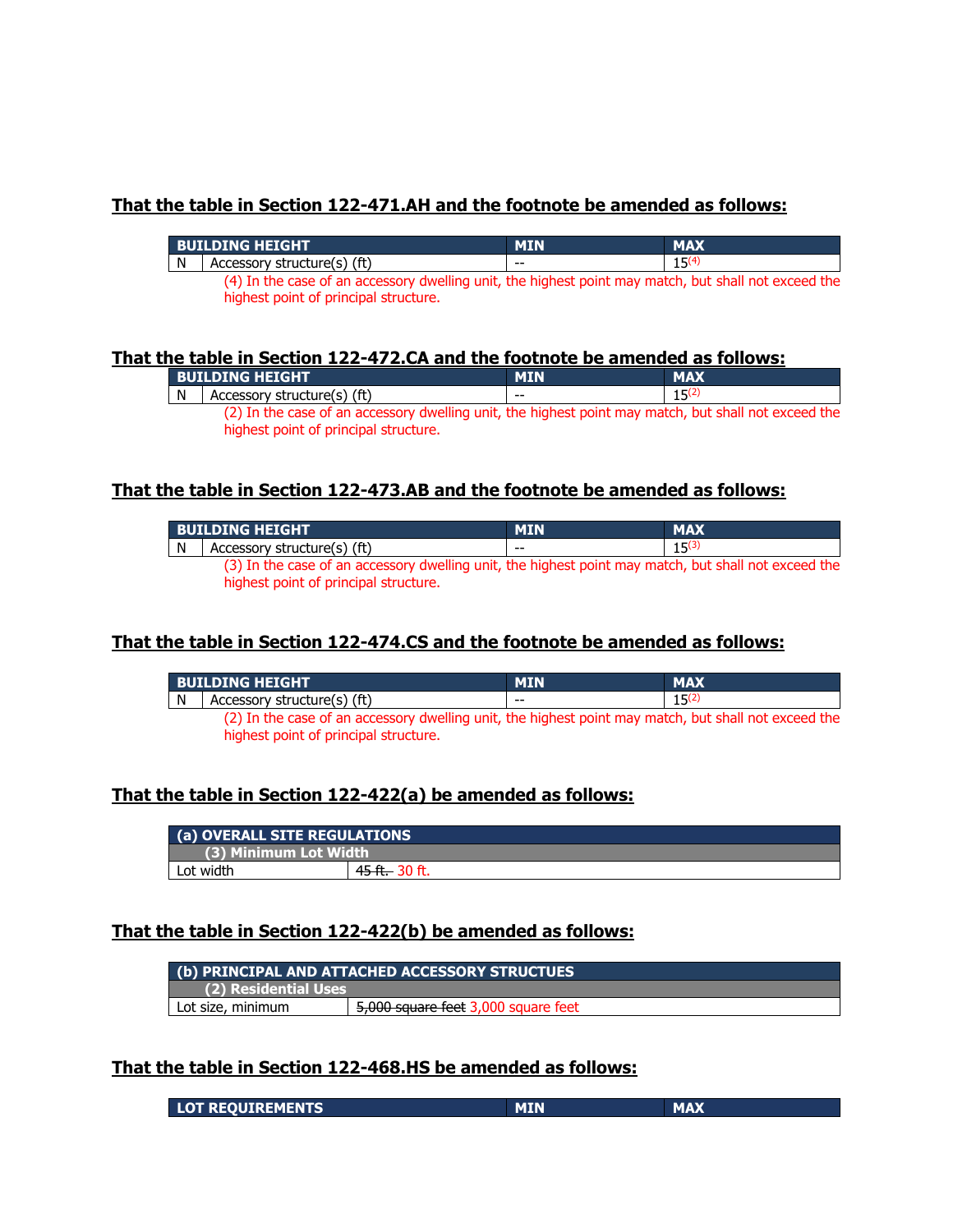| n<br>$\cdots$ | -<br>~<br>Lot<br>ы<br>סגופ           | ' 11 11 | 12,000 |
|---------------|--------------------------------------|---------|--------|
| ້             | (ft`<br>.<br>Ω1<br><b>WIC</b><br>$-$ | --<br>ᡂ | 80     |

# **That the table in Section 122-469.CO be amended as follows:**

| ----                     | <b>IREMENTS</b>        | MIN | MAN                  |
|--------------------------|------------------------|-----|----------------------|
| $\overline{\phantom{a}}$ | ′~∗<br>Lot size<br>וכו | --- | $\sim$<br>6.30U<br>n |

## **That the table in Section 122-421 be amended as follows:**

| <b>USES</b>                                       | R1  | <b>NOTES</b>                                            | <b>SPECIFIC REGULATIONS</b>                                                         |  |  |  |  |
|---------------------------------------------------|-----|---------------------------------------------------------|-------------------------------------------------------------------------------------|--|--|--|--|
| <b>RESIDENTIAL</b>                                |     |                                                         |                                                                                     |  |  |  |  |
| <b>Single-Family Attached</b><br><b>Dwellings</b> | l P | Permitted on corner lots only,<br>otherwise prohibited. | Corner lot must contain at least 30'<br>of frontage on two or more street<br>sides. |  |  |  |  |
| <b>Two-Family Dwelling</b>                        | D   | Permitted on corner lots only,<br>otherwise prohibited. | Corner lot must contain at least 30'<br>of frontage on two or more street<br>sides. |  |  |  |  |

## **That the table in Section 122-441 be amended as follows:**

| <b>USES</b>                                | $CN-$<br><b>SF</b> | $CN-$<br><b>MID</b> | CN | <b>NOTES</b>                                                                                   | <b>SPECIFIC REGULATIONS</b>                                                                                                                                             |  |  |
|--------------------------------------------|--------------------|---------------------|----|------------------------------------------------------------------------------------------------|-------------------------------------------------------------------------------------------------------------------------------------------------------------------------|--|--|
| <b>RESIDENTIAL</b>                         |                    |                     |    |                                                                                                |                                                                                                                                                                         |  |  |
| Single-Family Attached<br><b>Dwellings</b> | P                  | P                   | P  | In CN-SF: only<br>permitted on corner<br>lots, otherwise<br>prohibited.                        | In "townhome" building type<br>only.<br>In the case of CN-SF corner<br>lots, the corner lot must<br>contain at least 30' of<br>frontage on two or more<br>street sides. |  |  |
| Two-Family Dwelling<br><b>Units</b>        | P                  | P                   | P  | CN-SF:<br>only<br>Tn.<br>permitted<br>corner<br><b>on</b><br>otherwise<br>lots.<br>prohibited. | In the case of CN-SF corner<br>lots, the corner lot must<br>contain at least 30' of<br>frontage on two or more<br>street sides.                                         |  |  |